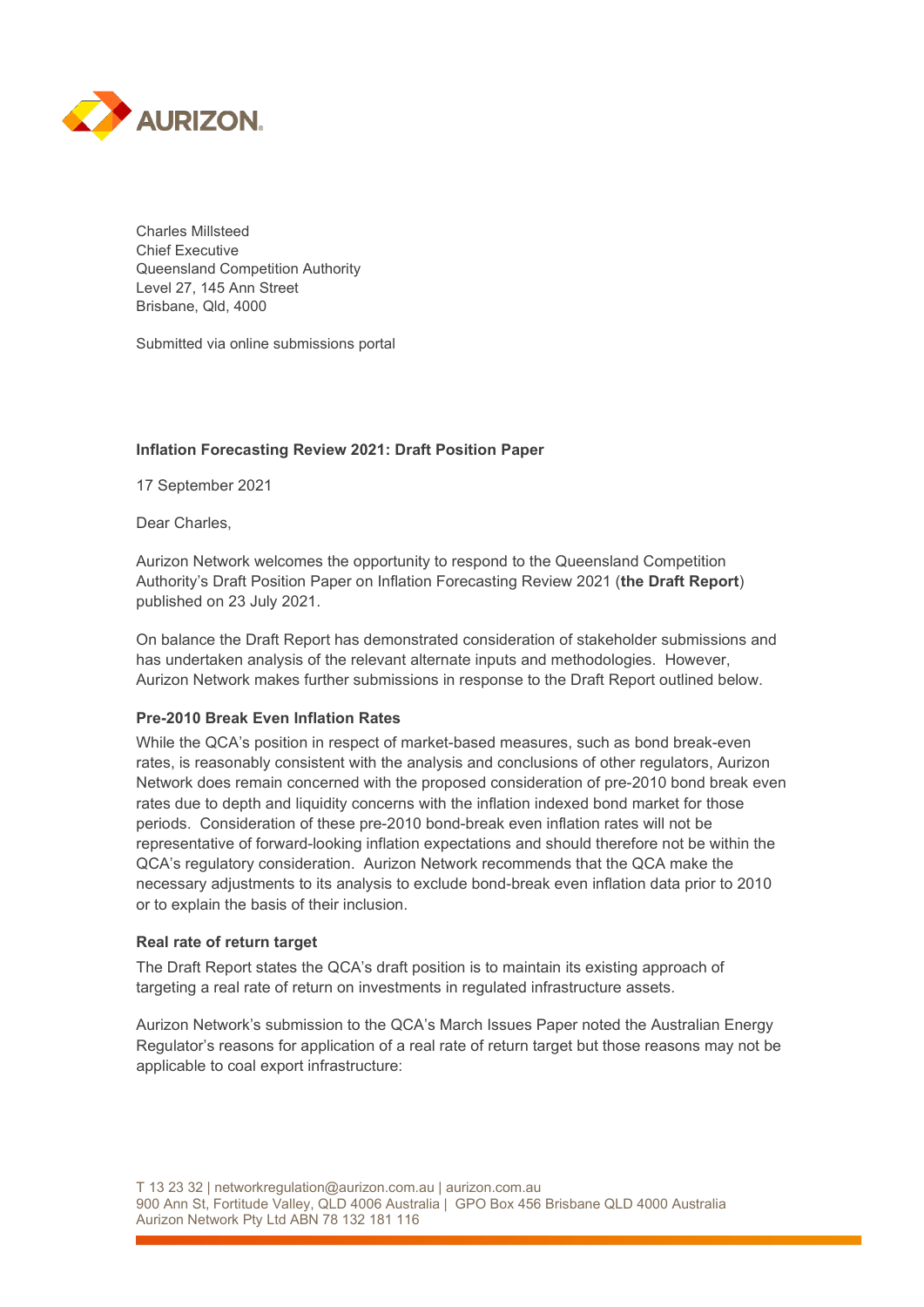*In the case of users of coal export infrastructure assets, for example, while these assets also have a long economic life, they are also at risk of stranding. This can result in a different pricing profile, including the application of accelerated depreciation1*.

The Draft Report relies primarily on maintaining the value of funds invested as the basis of the draft position and asserts that:

*this is best achieved by providing investors with an initial real return through revenues and then compensating them for inflation by indexing the RAB with actual inflation2.* 

However, this objective is also satisfied with a nominal rate of return target. In this regard the Draft Report does not provide the economic basis of the real rate of return framework and its beneficial application to essential service infrastrucuture. A key objective of pricing of longlived assets is the recovery of investment in those assets over time and how that recovery effects different consumers over time. For relative perpetual assets such as power and water a real rate of return target provides a relative uniform price profile where demand growth is also relatively stable (i.e. recovery is backloaded to align with future growth).

These conditions may not prevail with coal export infrastructure and the return of capital which matches demand over the life of the asset may be best addressed through a nominal rate of return framework, accelerated depreciation or some combination of both. Similarly, investor expectations in this infrastructure may not be the same as investor expectations in essential services infrastructure. Therefore, Aurizon Network recommends the QCA maintain some flexibility in respect of the treatment of inflation in the regulatory model and define the conditions where it considers a real rate of return target should be applied.

Finally, in relation to the treatment of inflation in the regulatory framework Aurizon Network maintains that:

*Where feasible and appropriate, regulated businesses should retain the ability to negotiate key matters impacting revenue and prices – including the treatment of inflation – having regard to the circumstances of the relevant industry and the market environment in which they operate3.* 

## **Medium to long term inflation expectations anchor point**

Aurizon Network welcomes the QCA's recognition that continuation of its current approach to estimating forecast inflation may not be consistent with the following conditions:

- the monetary policy target is not  $2.5\%$ ;
- medium to long term inflation expectations may fall within the monetary policy target range of 2% to 3% over the medium term; and
- inflation expectations may not revert to the midpoint of the target band within 3 years.

As such the continuation of the QCA's current approach could produce materially biased estimates of forecast inflation. The Draft Report therefore proposes to:

<sup>1</sup> Aurizon Network (2021) Submission to QCA Issues Paper on Inflation Forecasting Review 2021, May

<sup>&</sup>lt;sup>2</sup> QCA (2021) Draft Position Paper: Inflation Forecasting Review 2021, July, p. 7

<sup>3</sup> Aurizon Network (2021) Submission to QCA Issues Paper on Inflation Forecasting Review 2021, May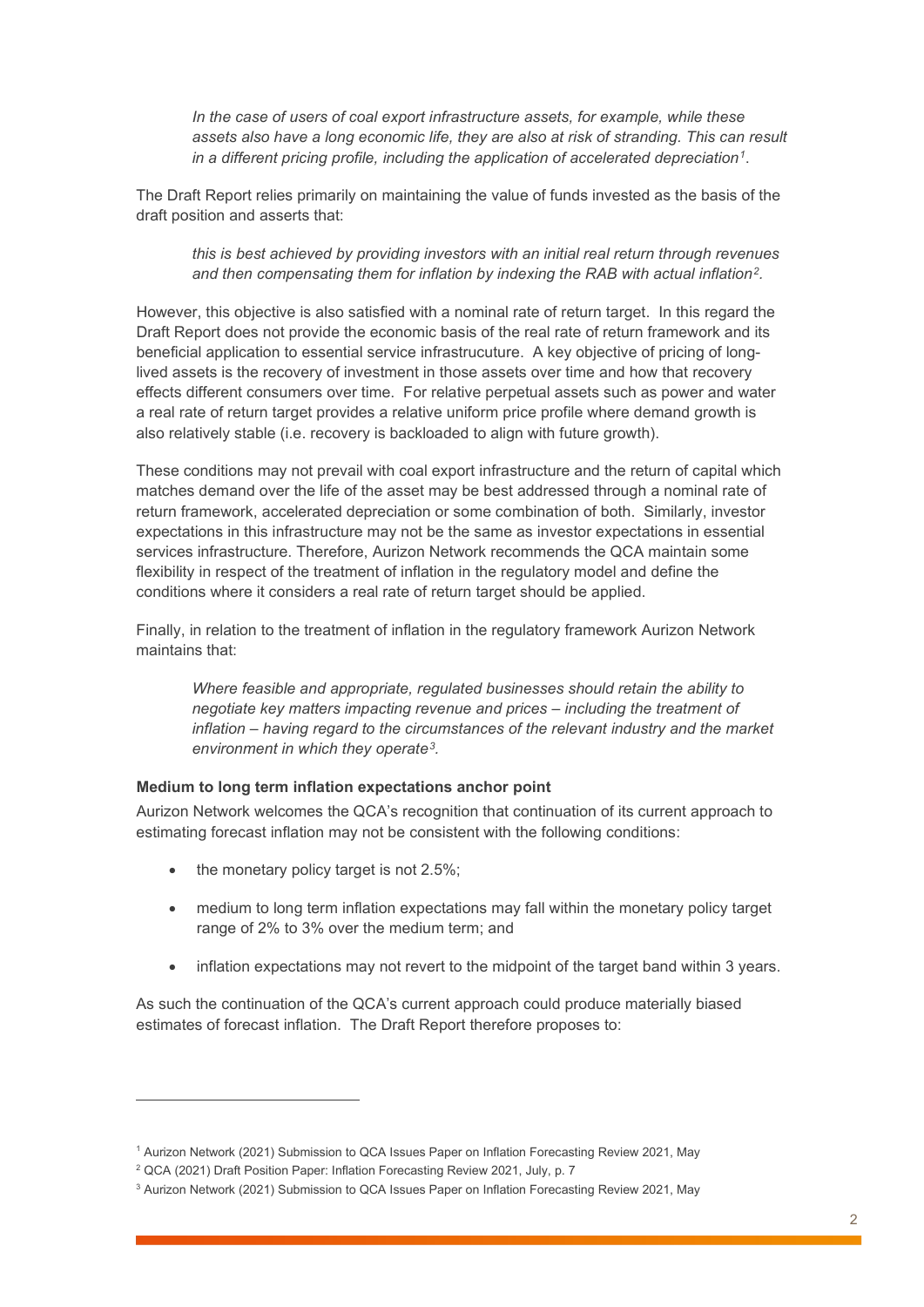- •retain the current RBA short term inflation forecasts for years 1 and 2;
- • assume <sup>a</sup> linear glide path approach to medium to long term inflation expectations anchor in year 5;
- •assume the RBA midpoint from year 6 (where this might be applicable);
- • apply <sup>a</sup> rules-based approach to determine the medium to long term inflation expectations anchor from the second-year forecast where if:
	- less than or equal to 2 per cent, the anchor point would be set at 2.25 per cent; or
	- $\circ$  between 2 per cent and 3 per cent, the anchor point would be set at 2.5 per cent; or
	- <sup>o</sup> greater than or equal to 3 per cent, the anchor point would be set at 2.75 per cent; and
- match the term of the inflation forecast with the term of the regulatory pricing period.

The following example shows the comparison of this approach with the QCA'<sup>s</sup> current methodology for <sup>a</sup> business whose averaging period was June 2021 and was subject to <sup>a</sup> 4 year regulatory period.

|                                      | <b>RBA Short Term</b><br>Forecast |          | Inflation Glide Path |        | <b>Inflation</b><br>Anchor | <b>RBA Midpoint</b> |
|--------------------------------------|-----------------------------------|----------|----------------------|--------|----------------------------|---------------------|
| Period                               | Year 1                            | Year 2   | Year 3               | Year 4 | Year 5                     | Year 6+             |
| <b>Forecast Rate</b>                 | 1.25%                             | $2.00\%$ | 2.08%                | 2.17%  | 2.25%                      | 2.50%               |
| <b>Geometric Mean</b><br>Years 1 - 4 | 1.83%                             |          |                      |        |                            |                     |

# **Table 1. Draft Report Proposal for Inflation Forecasts**

## **Table 2. QCA Current Approach to Inflation Forecasts**

|                                        | <b>RBA Short Term</b><br>Forecast |          | <b>RBA Midpoint</b> |          |  |
|----------------------------------------|-----------------------------------|----------|---------------------|----------|--|
| Period                                 | Year 1                            | Year 2   | Year <sub>3</sub>   | Year 4   |  |
| <b>Forecast Rate</b>                   | 1.25%                             | $2.00\%$ | 2.50%               | $2.50\%$ |  |
| <b>Geometric Mean</b><br>Years $1 - 4$ | 1.99%                             |          |                     |          |  |

The inflation forecast obtained from the QCA'<sup>s</sup> proposal in the Draft Report is more closely aligned to current economic conditions and the RBA'<sup>s</sup> commentary regarding forecast inflation over the medium term.

Aurizon Network supports the QCA'<sup>s</sup> draft proposal and considers it will substantially reduce policy induced bias and produce more reliable estimates of forecast inflation than the current approach. The QCA'<sup>s</sup> proposal in the Draft Report also has the following enduring features:

• it operates symmetrically for sustained periods of high or low inflation;